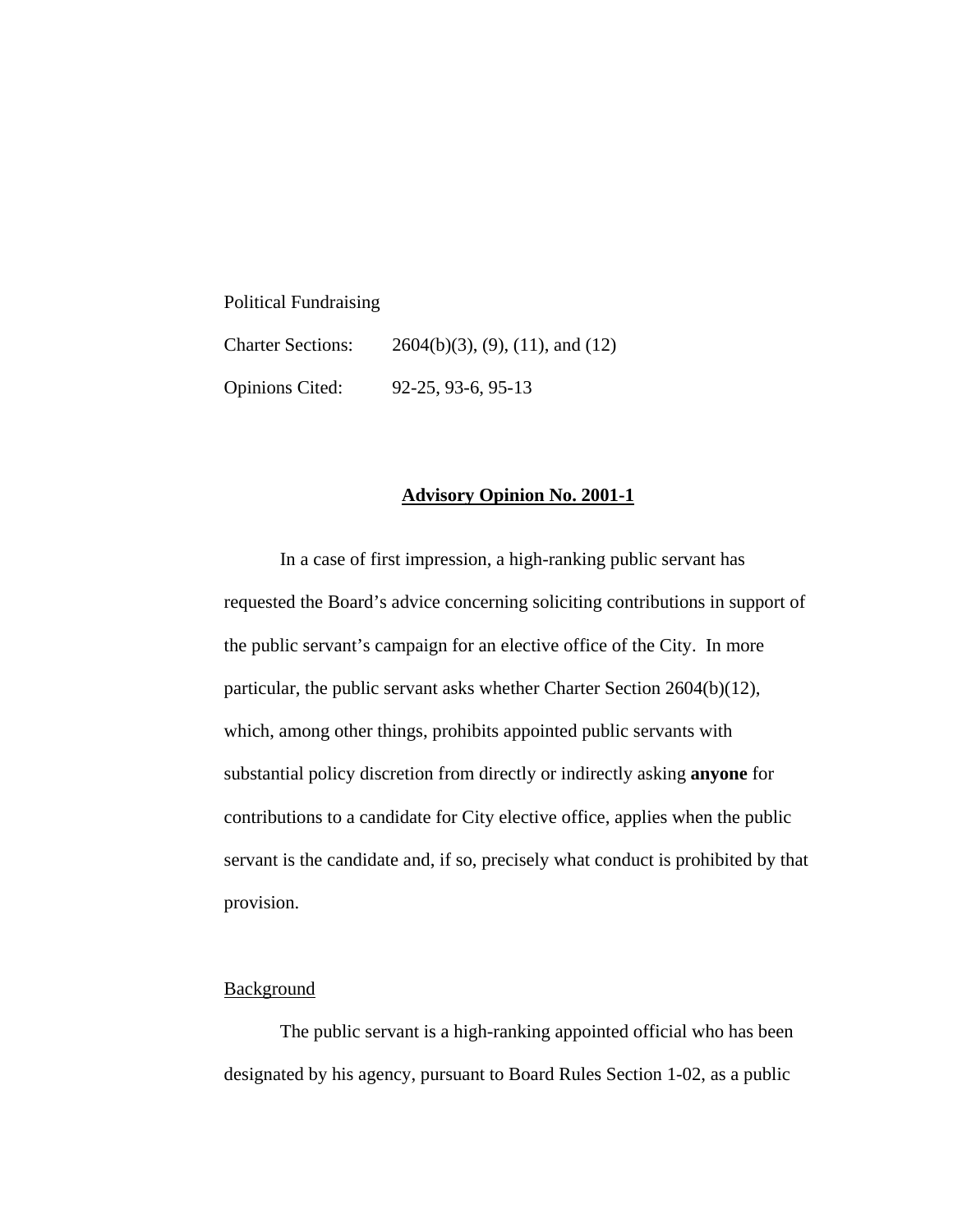servant "charged with substantial policy discretion." The public servant has announced his intention to seek City elective office in the municipal elections to be held in 2001. The public servant further informs the Board that among his opponents for the office which he seeks is a City elected official. The office which they seek is not the office which his opponent currently holds, *i.e*., his opponent is not running for re-election but is running for a different City elective office.

The Board further notes that there appear to be other high-ranking public servants similarly situated, namely, they are appointed public servants identified by their agencies as being charged with substantial policy discretion; they have announced an intention to seek City elective office in the 2001 elections; they have likely opponents who are currently serving the City as elected officials; and the office for which they will likely compete is not the office which their opponent, the elected official, currently holds. $<sup>1</sup>$ </sup>

## Discussion

 $\overline{a}$ 

Charter Section 2604(b)(12) reads as follows:

No public servant, other than an elected official, who is a deputy mayor, or head of an agency or who is charged with substantial policy discretion as defined by rule of the board, shall directly or indirectly request any person to make or pay any political assessment, subscription or contribution for any candidate for an elective office of the city or for any elected official who is a candidate for any elective office; provided that nothing contained in this paragraph shall be construed to prohibit such public servant from speaking on behalf of

<sup>&</sup>lt;sup>1</sup> The explanation for this circumstance, one that in the Board's history appears to be a new phenomenon, is that the 2001 election is the first in which the recently enacted term limits law will prevent City elected officials from seeking re-election.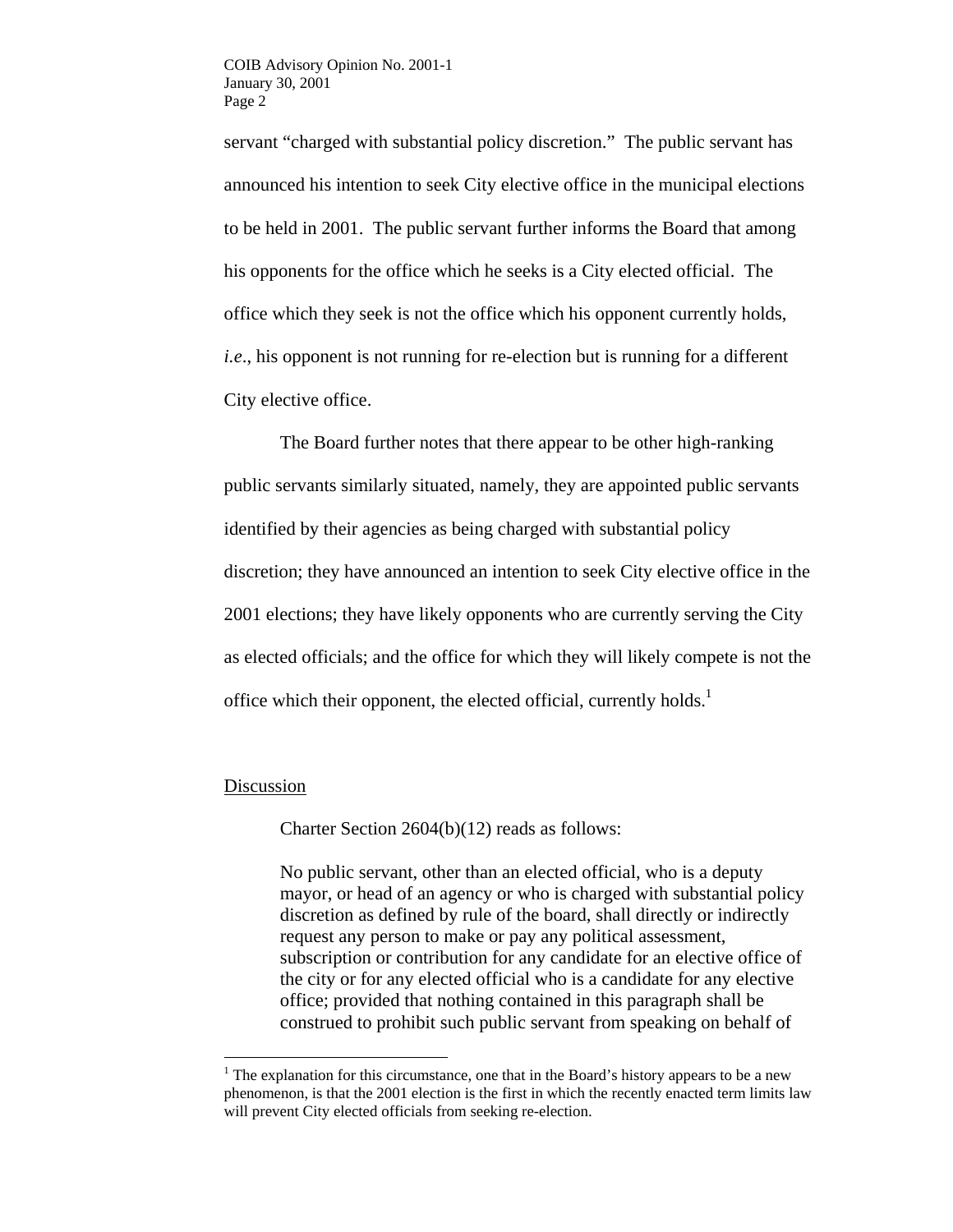COIB Advisory Opinion No. 2001-1 January 30, 2001 Page 3

> any such candidate or elected official at an occasion where a request for a political assessment, subscription or contribution may be made by others.

The Charter Revision Commission in its comment on this provision

stated the following:

The prohibition recognizes the actual or implied coercion which may exist when people in policy-making positions raise money for political campaigns….The prohibition applies to any request, whether made "directly" or "indirectly." Individuals subject to the prohibition cannot escape its application by having others make the solicitations on their behalf. The provision makes clear, however, that speaking on behalf of an elected official at a function where solicitations may be made by others is not in and of itself prohibited.

See Volume II, Report of the New York City Charter Revision Commission,

December 1986 – November 1988, pp. 179-180.

The history of the provision also includes the following colloquy

during a meeting of the Charter Revision Commission indicating that the

drafters realized that the prohibition would apply when the policy-making

official was himself or herself the candidate, and further indicating that the

drafters believed that if the prohibition was too onerous, the candidate had the

option of resigning from public service:

COMMISSIONER BETANZOS: What happens if one of the Deputy Mayors, a head of an agency, decides he wants to run for office. According to this—

MR. LANE: They may not do this solicitation.

COMMISSIONER BETANZOS: They are going to go through this run for office, without—

COMMISSIONER GRIBETZ: He could resign.

See Transcript of August 10, 1988, Meeting of the New York City Charter

Revision Commission, p. 168.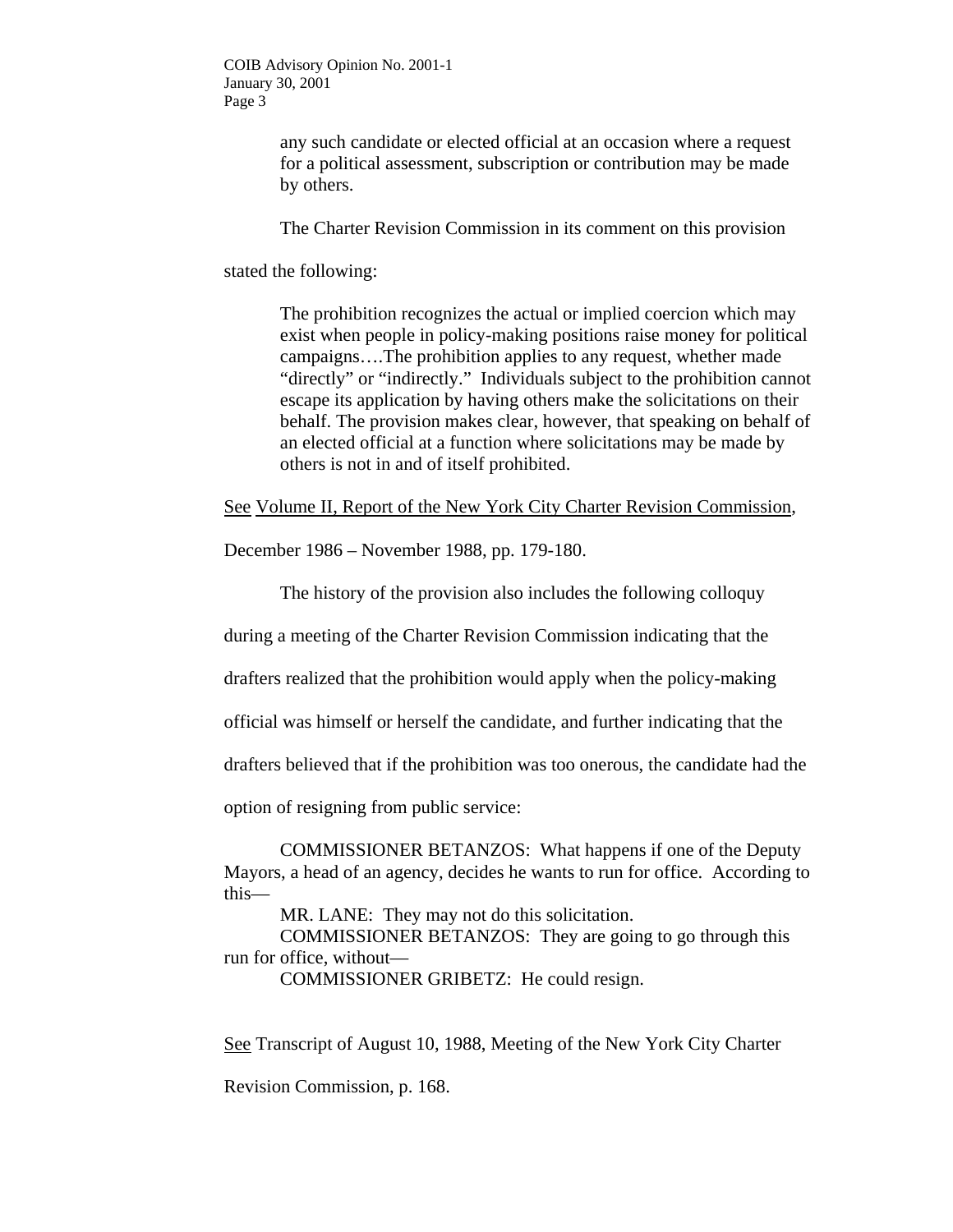$\overline{a}$ 

The Board's advisory opinions interpreting Section 2604(b)(12), none of which involves a case where the appointed public servant charged with substantial policy discretion is the candidate, shed little light on the questions presented. $2$ 

In light of the above, the Board for several reasons determines, first, that the language of Section 2604(b)(12) prohibiting a public servant with substantial policy discretion from soliciting a campaign contribution "for any candidate" cannot reasonably be construed not to reach the public servant who is himself the candidate. This is the natural reading of the provision, and nothing in its language suggests otherwise; the Charter Revision Commission transcript, if slight, suggests that the drafters so intended; and, perhaps most persuasively, the evil sought to be prevented, namely, the coercive use of office, is certainly as likely to be present when one is soliciting contributions for one's own campaign as when one is asking for a third party's campaign.

We recognize the arguable unfairness of applying this prohibition to a high-ranking appointed public servant who happens to be running against an elected official, who by the terms of the Charter is not prohibited from fundraising. It may seem even more unfair when the elected official is

<sup>&</sup>lt;sup>2</sup>These opinions include Opinion No. 92-25, where the Board stated that service by an appointed public servant with substantial policy discretion as an officer or director of a political action group would violate that provision, since the group was a political fundraising organization; Opinion No. 93-6, where the Board determined that the mere listing of a public servant's name, along with several dozen others, on an invitation to a political fundraiser did not in and of itself constitute a solicitation prohibited by Section 2604(b)(12); and Opinion No. 95-13, where the Board determined that a high-ranking official could not host a political fundraiser in his home, though his non-public servant spouse could, but where the Board further determined, relying substantially on the proviso permitting speaking at fundraising events, that the public servant could attend the event without violating Section 2604(b)(12).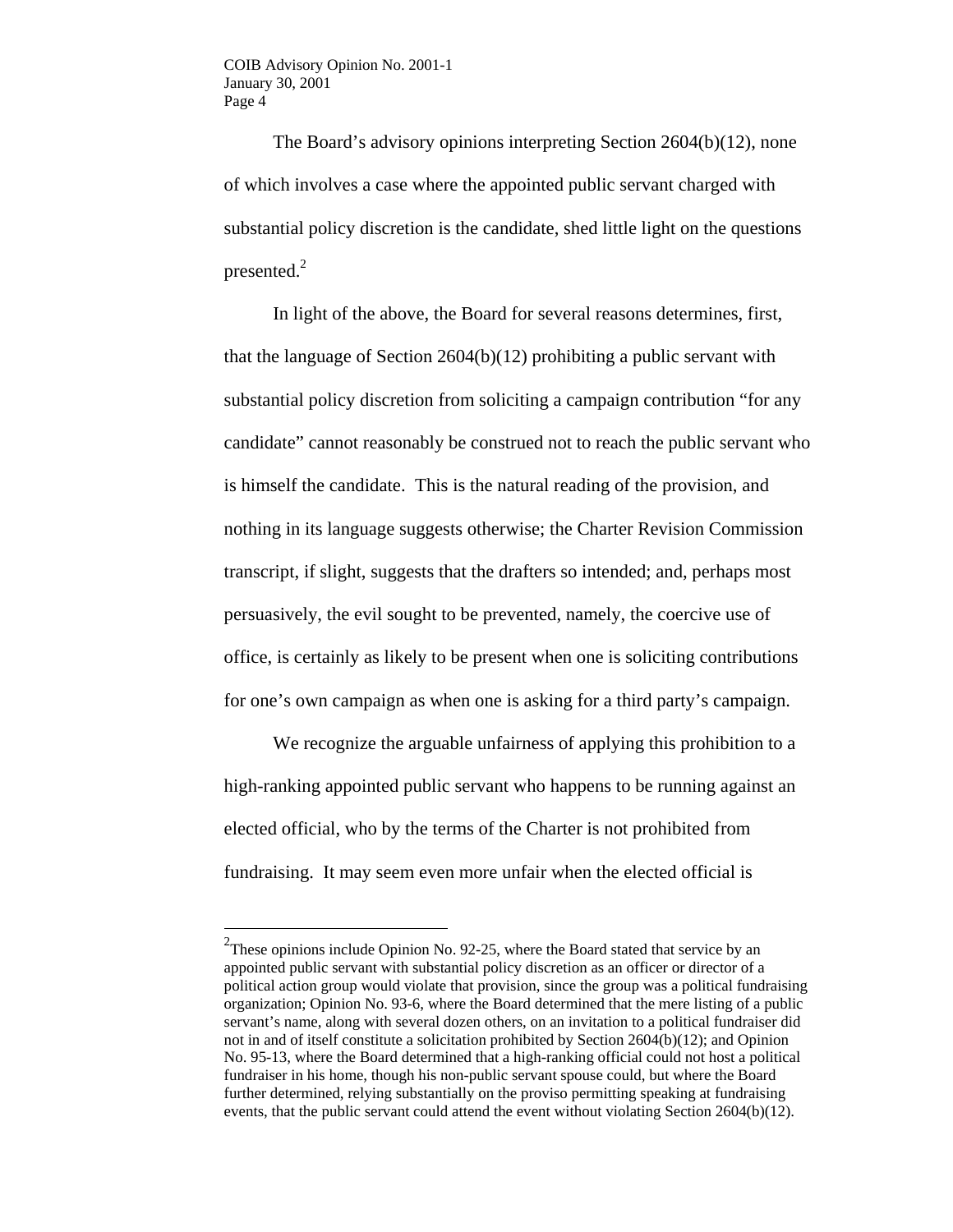running, not for re-election, but for a new office, because it may not seem unreasonable to require such a candidate to resign his elected office before fundraising. The Charter however permits no such interpretation. Likewise, under the Charter, to carve out an exception for a high-ranking appointed official running against an elected official would overstep the line between interpreting and rewriting the law. $3$  The Board therefore determines that Section 2604(b)(12) does apply when a public servant charged with substantial policy discretion is running against a City elected official, even one not seeking re-election.

Next, as to the precise meaning of the prohibition when the appointed public servant charged with substantial policy discretion is the candidate, the Board determines the following:

- (1) The prohibition on direct solicitation means that the public servant cannot personally speak with, call, write to, or otherwise communicate with anyone to ask for a contribution to his or her campaign.
- (2) The prohibition on indirect solicitation means that individuals and groups associated with the public servant candidate, including without limitation his or her campaign committee, may similarly not solicit contributions from anyone on behalf of the campaign.

 $\overline{a}$ 

 $3$  The Board notes that such an exception, again arguably, might be contrary to the purpose of the provision. An appointed official can misuse his position in support of his campaign fundraising, whoever his opponent. As for an elected official running for office, it is commonly understood that elected officials will retain their office while they campaign, whether for reelection or for a higher elective office.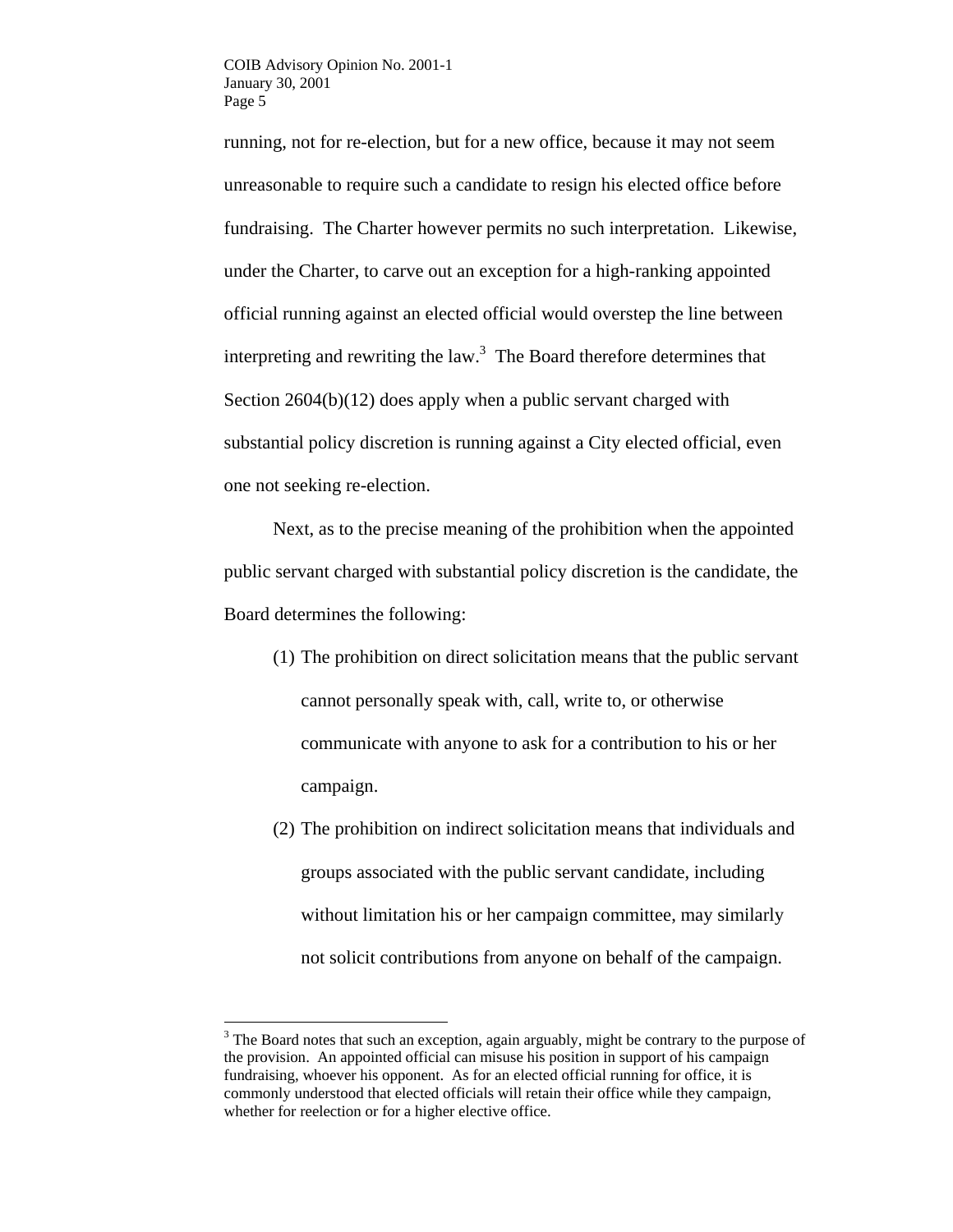Thus, when a public servant with substantial policy discretion is a candidate for City elective office, the Board concludes that Section 2604(b)(12) essentially limits his or her fundraising to the accepting of unsolicited contributions.

 Because the Board has not previously spoken on this issue, because its determination, as compelled as it appears to the Board to be, may well have been unexpected not only by the public servants affected but by disinterested observers as well, and in order to give public servant candidates and their City agencies the opportunity to make any necessary transitions, the Board will suspend enforcement of this interpretation until April 1, 2001. More particularly, the Board will not initiate enforcement proceedings under Charter Section 2604(b)(12) against any public servant for soliciting contributions for his or her own campaign on account of any such solicitation occurring prior to April 1, 2001. In all other respects, Section 2604(b)(12), as well as all other Charter provisions touching on political activities, including without limitation Sections 2604(b)(3), (b)(9), and (b)(11), will naturally continue to be enforced.

## Conclusion

As stated above, the Board is constrained to conclude that the prohibition in Charter Section 2604(b)(12) against appointed public servants charged with substantial policy discretion requesting contributions for candidates for City elective office applies even when the public servant is the